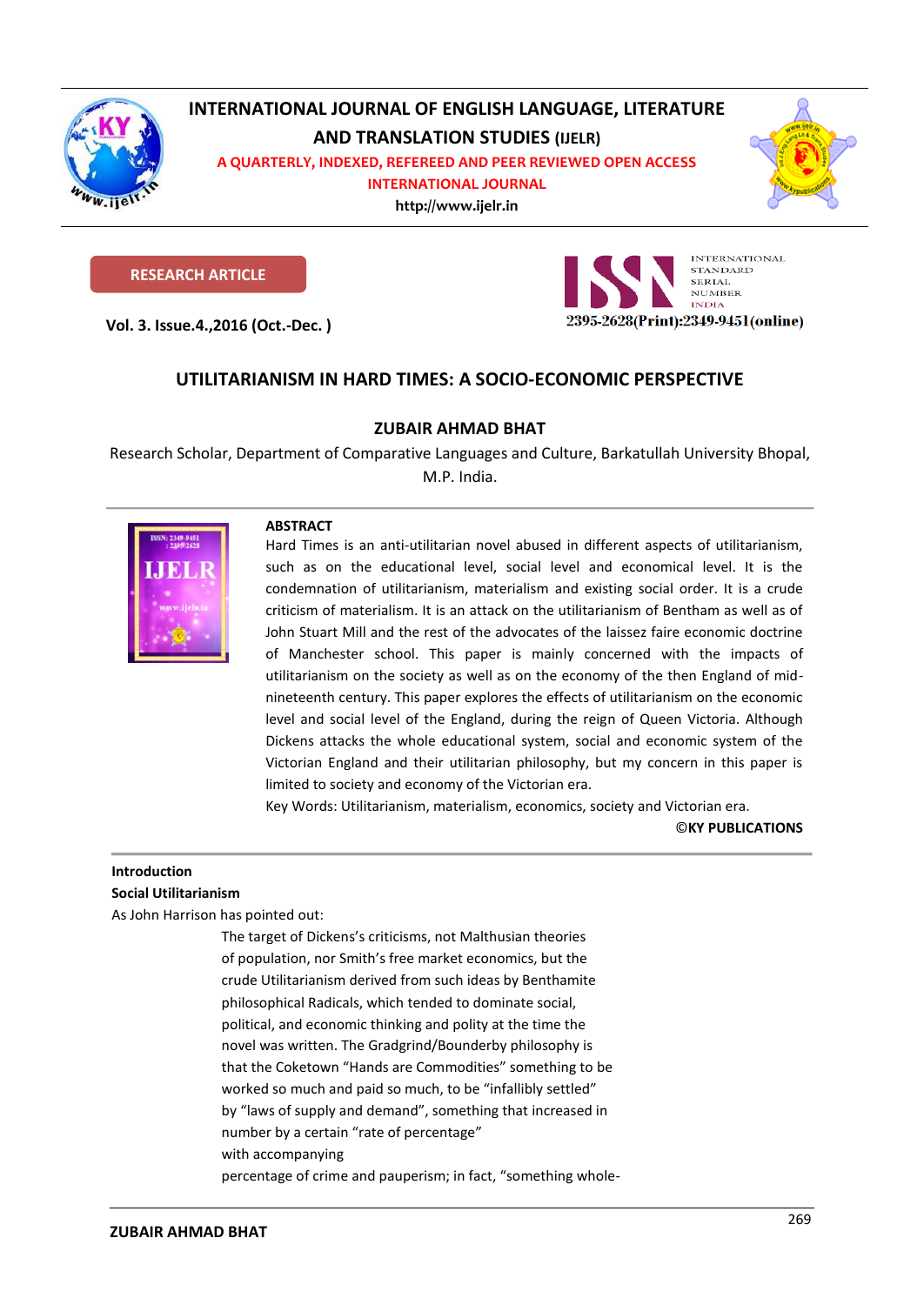#### sale, of which vast fortunes were made and rd&quo" (Harrison: 116).

Dickens had a reputation as a reformer, both in his lifetime and afterwards. He has been credited with creating the climate of opinion which facilitated the reformers in education, public health and criminal law. Dickens' focus in *Hard Times* is social and political which is another aspect of utilitarianism. *Hard Times* is the novel which is full of individual alienation, class conflict and a mere attack on English legislation regarding the Poor Act Law (1833). For Dickens the Act was an epithet of the nastiest element in the Smith/Malthus/Bentham axis of opinion. But in truth Dickens was no lover of Old Poor Law either. It is to humanity that appeals in his critique. Dickens believes that the English Victorian legislation is too much beneficial to the rich people and is reckless to the poor. The mistrust and hatred of the law in this novel which is under consideration is exposed by Charles Dickens through the character portrayal of Stephen Blackpool, when he talks to one of his employee in the factory as:

> Deed we are in a muddle, Sir. Look round town… so rich as tis…and see the numbers o` people as has been brighten into bein heer, fur to weave, an`to card, an`to piece ou of livin`…. Look how we live, an` wheer we live an` what numbers, an` by what chances, and wi` what sameness… Look how you consider of us, and write of us, and talk of us… And how you are awlus right, and how we are awlus, wrong… Look how this ha` grown and growen, Sir, bigger an` bigger, broader an` broader, harder and harder, from year to year, from generation to generation. Who can look on it, Sir, and fairly tell a man `tis not a muddle (*Hard Times*: 198)?

Tom the real culprit of the bank robbery case instead of Stephen Blackpool who was merely suspected was not arrested by the law towards the end of the novel, and it becomes clear that with the expansion of the population as well as its growth, it becomes more and more difficult for the government of Victorian era to prevent crimes of different kinds. James Harthouse, a shrewd observer of human nature and conduct and a parliamentarian candidate in Gradgrind's party of hard fact fellows is a cad who always tries to seduce the legal wife of Mr Bounderby. He also makes the plan for Louisa to elope with him. Charles Dickens through this sexual desire ridicules the Victorian society of his time. Another thing in this novel on which Charles Dickens focus is the alienation of individual from his society is through the character portrayal of the honest workingclass labourers, who cannot hide the misdeeds of their seniors or managers and in turn gets alienated from their homeland because of they are fired from their jobs and are keep in a watch every time. Another aspect in this novel is the attention regarding the social-unrest, is the in identification of the individuals to know their existence. Charles Dickens had classified the people of Coketown into the bourgeois who in turn are the factory owners, bankers and high post holders and lower class people who hardly meet their basic needs. These people are the lower rungs of the society who are poor and poor and are rather determined by the upper class and are wholly and solly dependent on them regarding their livelihood. These include the factory workers, housewives, maids, circus personal, labourers etc. In Victorian society married women could not avail the benefit of their property, anything they owned becomes the sole property of their husbands and this law remained in effect during Dickens life. Divorce was close to impossible during this period, except for higher levels of people who by their means to pursue it. Divorce was always privilege to the rich in Victorian society. The marriage of Josiah Bounderby with Louisa Gradgrind on one hand and that of Stephen Blackpool to his legal wife on the other hand. The benefit of divorce laws would only goes to Bounderby but not to Stephen Blackpool because of restraints of the law. We see in the novel that how Charles Dickens presents the conversational scene of Bounderby and Stephen Blackpool regarding the divorce law in chapter eleventh of first book of *Hard Times* in-front of the readers as: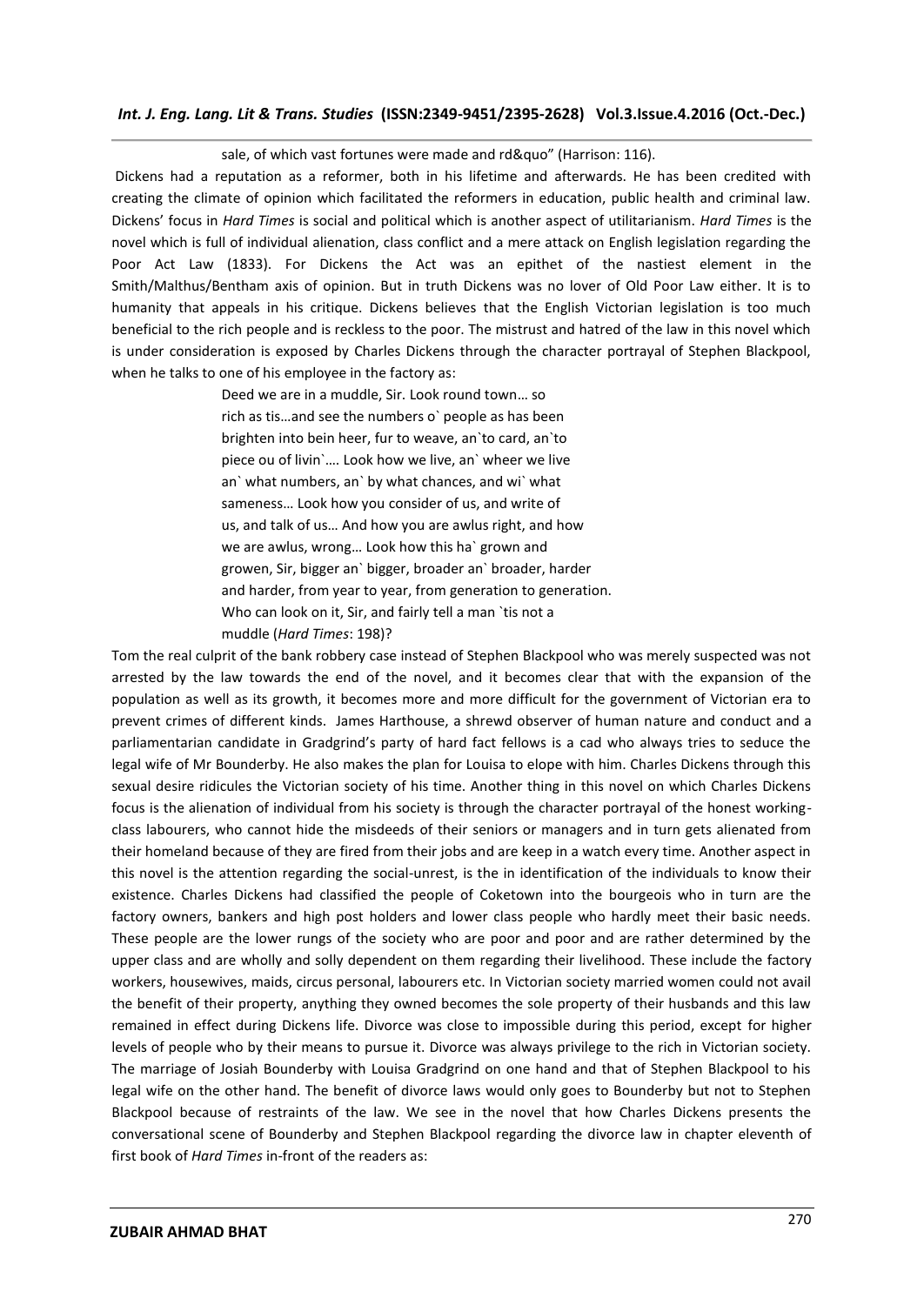If I do her any hurt, Sir, there`s a law to punish me? Of course there is. If I flee from her, there`s a law to punish me? Of course there is. If I marry t`oother dear lass, there is a law to punish me? Of course there is. If I was to live wi1 her an' not marry her-saying such a thing could be, which it never could or would, an` her so good-there`s a law to punish me, in every innocent child belonging to me? Of course there is. Now a God`s name, said Stephen Blackpool, show me the law to help me! Hem! There`s a sanctity in this relation of life, said Mr Bounderby, and- and- it must be kept up (99).

Dickens wants to convey us that in his time there was almost a divorce law but it only supports aristocrats, and the lower rungs or poor men suffers from it and they could not give divorce to their wives. How much they are in pain in their married lives, how much they are frustrated in married lives, how much they are in dilemma, because of the constraints of the Divorce law they could not free their selves from it. The best example in this novel is Stephen Blackpool, who in other aspects is good and honest man, who bear moral scruples but still his life is in vain as he is bound to the Victorian Divorce Law. He could not get rid of his drunkard wife because he is too poor who hardly meets his basic needs and by any means he could not be estranged from his bastard wife who in each respect is abuse on him. Only death can make him free from the chains of his legal relation to his vituperous wife. Thus such a divorce law for him and others like him is a curse and in the words of Dickens is a great "muddle" and nothing else. Charles Dickens in this novel also satirises the political parties such as the trade unions, for in fact they provide another tool for institutionalizing the superiority of the rich over the poor. The trade unions represented by Slack-bridge and the bank management represented by Josiah Bounderby leaves no corner for Stephen Blackpool to be banned him from his homeland, and is being denied of his love to Rachael, falsely charged of robbery case, and ultimately his alienation from himself and from his society which leads to his disaster. Both of these managements, either it is Bounderby's management or it is Slackbridge's trade unionism leaves no stone unturned to make the disastrous way for Stephen Blackpool who in frustrated sense leads to death. Here it apt beautifully by Andrew Sanders (1996), "to questioning of social priorities and inequalities, to a distrust of institutions, particularly defunct or malfunctioning ones, and to a pressing appeal of action and earnestness" (Sanders: 404). The technique of symbolism was developed by Dickens rather gradually as nice as is seen in this novel of the scene of the black ladder from which Blackpool slides down after Rachel. The factory world is made the subjectmatter of magnificent description in which heads of the elephants stand for machinery. The industrial smoke is linked with the horrors of hypocrisy and deception. The use of symbols throughout the novel by Dickens is so well that even inanimate things act according to an inner necessity. Stephen Blackpool's fall into the chasm leads him almost to death and him in the coming future a martyr to the great cause of humanity. The symbol of a star as a guiding star to Stephen Blackpool is so splendidly symbolised by Charles Dickens that it seems to the reader that even Blackpool had lead to the salvation of humanity. The usage of image in the chapter ten book one of this novel foreshadows the problematic future to Stephen Blackpool, in which situation he is and at which place he is the problem bounds him like the garment which he wears or rather we can say that he is the cause of his own problems. Even he is in family or he is in employment or he is gossiping with his coworkers he cannot escape from the problem, it remains with him like a shadow to a body. He is the looser at any cost. His drunkard wife who remains with him till her death is a curse on him. He became the suffrage of deployment when he said to his boss about his personal problem that how I could get rid of my vituperous wife. When he does not join the trade union, he became the thing of ridicule in the hands of president of the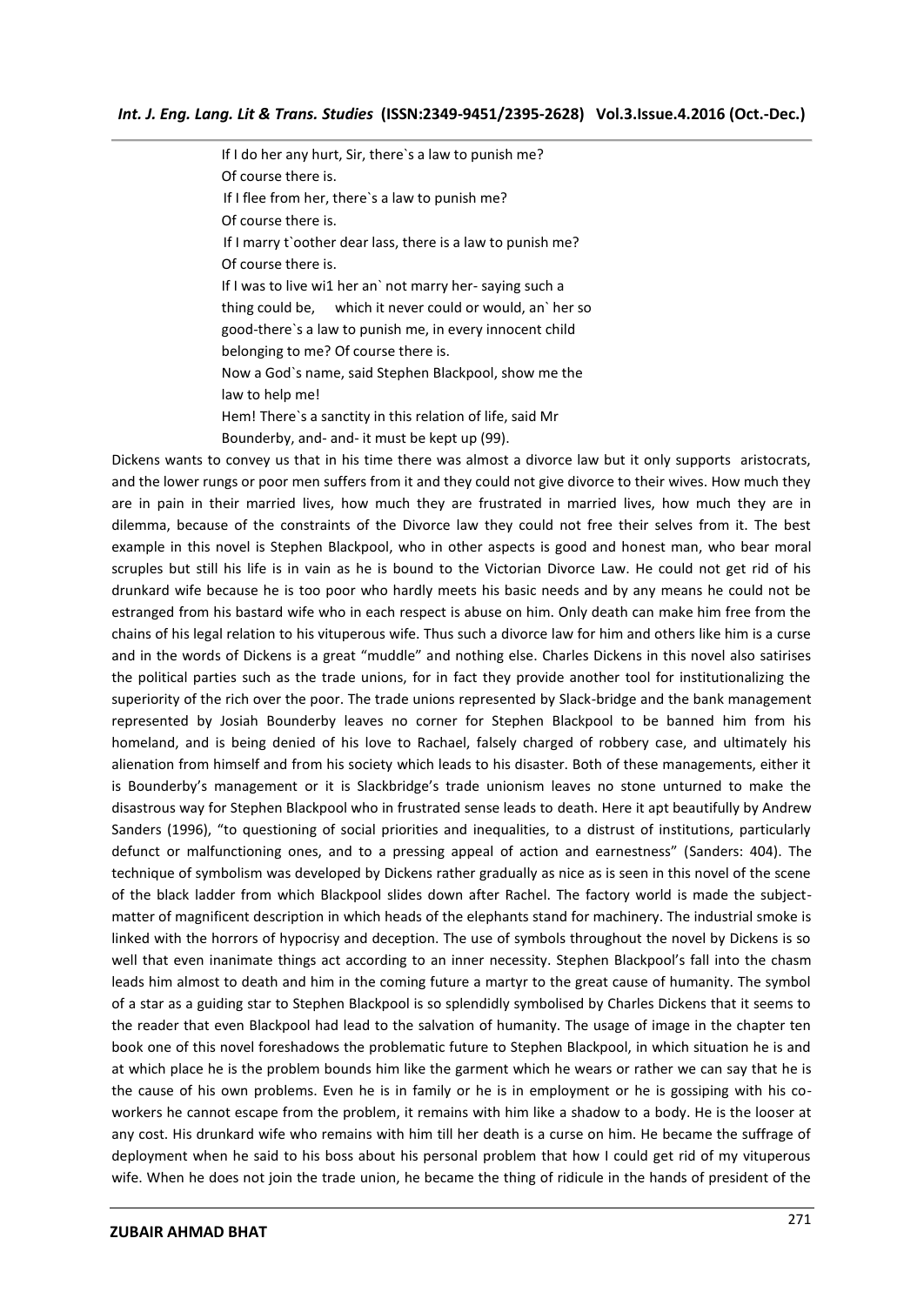trade union. Here Dickens also uses the imagery in the glamorous way which is too well functional. Slackbridge the leader of the factory workers who gets Stephen ostracised from the workers community, with the result that when Bounderby dismisses him, Stephen finds himself utterly helpless. Stephen's decision to quit Coke town altogether is thus partly due to the bitter antagonism of Slack-bridge. The `Slack` in the name of Slackbridge makes him unreliable and is the cause of making the `bridge` between management and the mass. Slackbridge is the villainous figure in Dickens eyes: he orchestrates the ugly mob hysteria that ostracises and indirectly kills the innocent and morally fastidious Stephen. On the other hand, reading with our present day perspective, we can see that Dickens`s union man touches some resonant chords. In particular, he is right to insist that they rally round one another and one united power. A basic tenet of the entire socialist movement has always been the need to act together, to show unity in order to exert the greatest pressure on the owners of the capital. The union man's speech is ambivalent: it is boiling and common rhetoric, its comic bombast bathetic and ripe for our scorn. On the other hand Slackbridge tells some truth about the plight of workers in the industrial north in the nineteenth century. As Raymond Williams said, these are in *Hard Times* two "incompatible ideological positions": one "that environment influences and in some sense determines character" and, second, that "some virtues and vices are original and both triumph over and in some cases can change any environment" (1983:169). Thus through the narrative process of multiplication, Dickens implies that the issue of social forces is not as simple as the rest of the novel suggests.

#### **Economic Utilitarianism**

David Lodge wrote in his study The Rhetoric of *Hard Times* as:

On every page *Hard Times* manifests its identity as a polemical work, a critique of mid-Victorian industrial society dominated by materialism, acquisitiveness and ruthlessly competitive capitalist economics. To Dickens at the time of writing *Hard Times*, these things were represented most articulately, persuasively, (and therefore dangerously) by the Utilitarians (Lodge: 86).

Utilitarian theory has many facets, but as represented in the *Hard Times*, five are most in vigour. First is the general propensity to draw conclusions based on the description of groups of people rather than to recognize personage differences-as when the hard facts men think of the workers in *Hard Times* only as hands. In conditions of human conduct, this system of thought asserted that all activities were stimulated by the want to avoid pain and seek pleasure, and hence all people acted only in self-interest. In economics, it gave as the best system "buying in the cheapest market and selling in the dearest". Utilitarian also argued for laissez-faire "let it alone" in government, based on the belief that the economic system was naturally balanced and any intervention by government to address perceived ills would result in greater harm by throwing that equilibrium off balance. Lionel Stevenson (1960) perhaps means the associations between labourers and capitalists are enormously utilitarian when he says the characters in *Hard Times* "are neatly arranged in symmetrical groups, either to represent labour v/s capital or to contrast the represented children of a practical school with the fun-loving denizens of a circus"(311-12). The economic life situation of the Coketown is totally utilitarian as it casts its ashes on its own head as well as on the head of its neighbours. It is the city of Fact! This foreshadows the appearance of a grotesque mass urban society based on rationalism, ambiguity, and dehumanization. The overriding feature of the town is its inbuilt viciousness. Its citizens lack eccentricity and are the product of a ruthless, acquisitive society as is shown by Dickens in *Hard Times* as:

> It was a town of red brick or of brick that would have been red if the smoke and ashes had allowed it; but as matters stood it was a town of unnatural red and black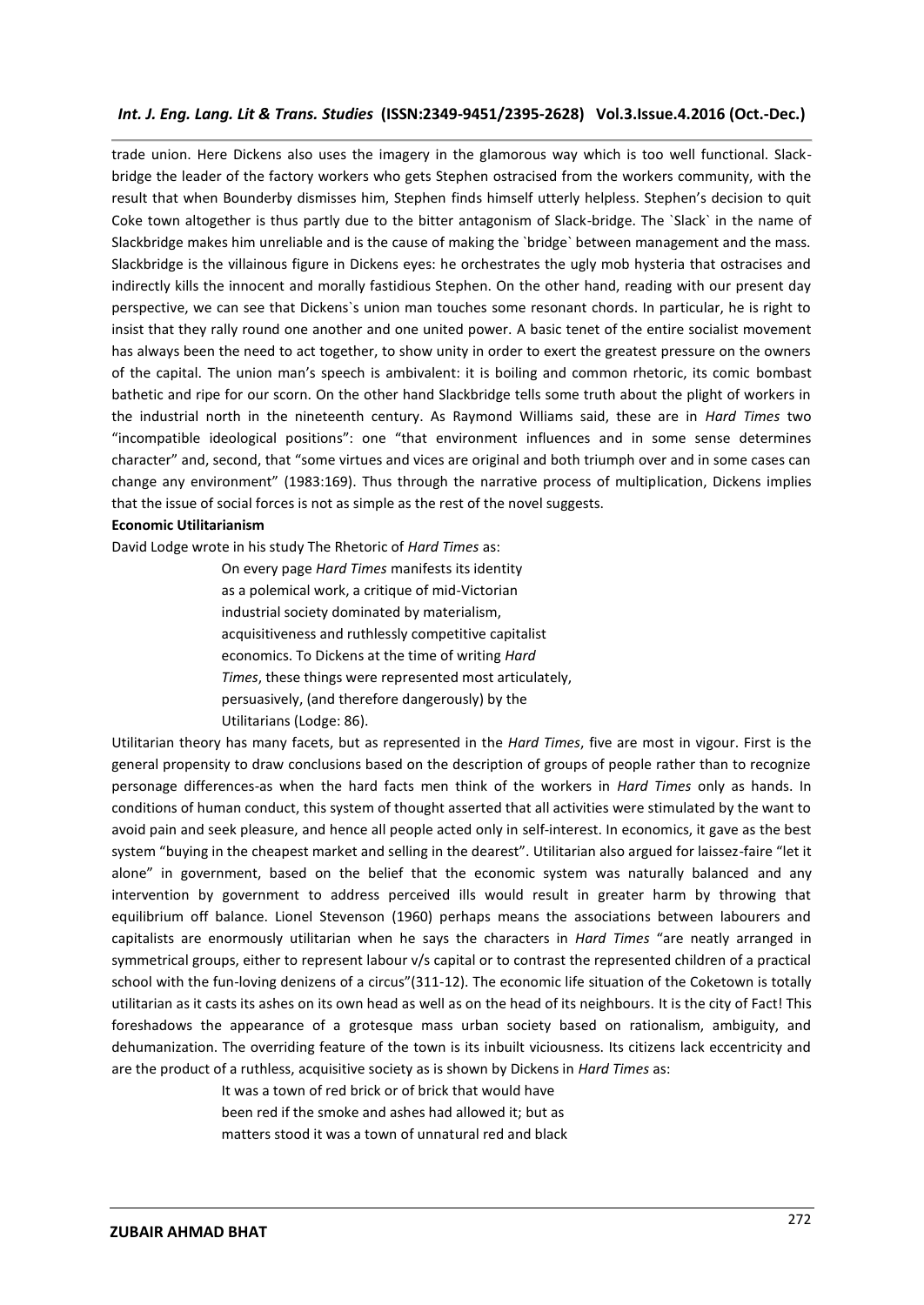like the painted face of a savage. It was a town of machinery and tall chimneys, out of which interminable serpents of smoke trailed themselves forever and ever, and never got uncoiled. It had a black canal in it, and a river than ran purple with ill-smelling dye, and vast piles of building full of windows where there was a rattling and a trembling all day long, and where the piston of the steam engine worked monotonously up and down like a head of an elephant a state of melancholy madness. It contain several large streets all very like one another, and many small streets still more like one another, who all went in an out at the same hours with the same sound upon the same pavements, to do the same work, and to whom everyday was the same as yesterday and tomorrow, and every year the counterpart of the last and the next (28).

The pious persons do penance for their own sins but they convert other people also to their way of thinking. Soot and smoke overhang the entire atmosphere. The fire of the furnaces in this novel is compared to the human passions. Gradgrind as Louisa to pay heed to Bounderby's proposal. However hard the laissez-faire economist may try to reduce life in a set of facts, figures and calculations, life with its subtle longings and aspirations cannot be reduced to them. Coketown and its people are living mysteries and not facts on a sheet of paper. Bounderby may make men and machines equal to each other, he may regard man as so many horse powers to be bought in the cheapest market and their products sold in the dearest market, but the process of inner growth always continues and is never absent. Even when Tom, the boy, goes wrong, it is not on account of irrational will. Smoke cannot exist without fire, as death cannot be conceived without birth and harvest without seed. As a man sows so he must reap and garner. The two problems that are traceable in this novel are the fact that rich and the authority feel no responsibility towards the people and another is that poverty is a real epidemic in the Victorian England. The time of Dickens is the most remarkable time in the history of Victorian England because of the material affluence, political consciousness, democratic reforms, industrial and mechanical progress, scientific advancement, social unrest, educational expansion and empire building. The industrial revolution during this time transformed the agrarian economy of England into an industrial economy. Mills and factories were established at important centres and the whole of England hammed with the rattle of looms and booms of weaving machine. Industrial advancement created social unrest arid economic distress among the masses. The industrial revolution while creating the privileged class of capitalists and mill-owners rolling in wealth and riches also brought in its wake the semi-starved and ill-clad class of labourers and factory workers who were thoroughly dissatisfied with their miserable lot. Condition of life held no charm for labourers and workers in the field, for they were required to dwell in slum areas with no amenities of life attending them at any stage of their miserable existence. As Andrew Sanders (2001) says, *Hard Times* is "a bitter satire on the effects of the industrial revolution in northern England" (Sanders: 407). The Victorian era, therefore witnessed vigorous social reforms and a line of crusading humanitarian reformers who sought to do away with the festering sores and seething maladies of the Victorian age and Dickens was among one of them who sees under the expansion of the Victorian society there is a severe handicap of economic unrest in which minority of the people rapidly grows economically and a majority is badly retarded. Josiah Bounderby, the manufacturer and factory owner, and the prosperous banker is only an unknown, he always says that I am a self-made man and delights in his own opinion of himself at all costs, even when the fabrication upon which it is founded comes to be shown up. He is a boastful man. He boasts of something which other people would like to hide. He boasts of his humble origin. He is proud of the fact that his parents were very poor, and that he has risen to his position of prosperity by dint of his own efforts and exertions. In the past times he was a "vagabond", "errand-boy", "labourer", "porter" (Dickens: 19). Once he speaks to Louisa and said, I hadn't a shoe to my foot. As to a stocking I didn't know such an object by forename. I passed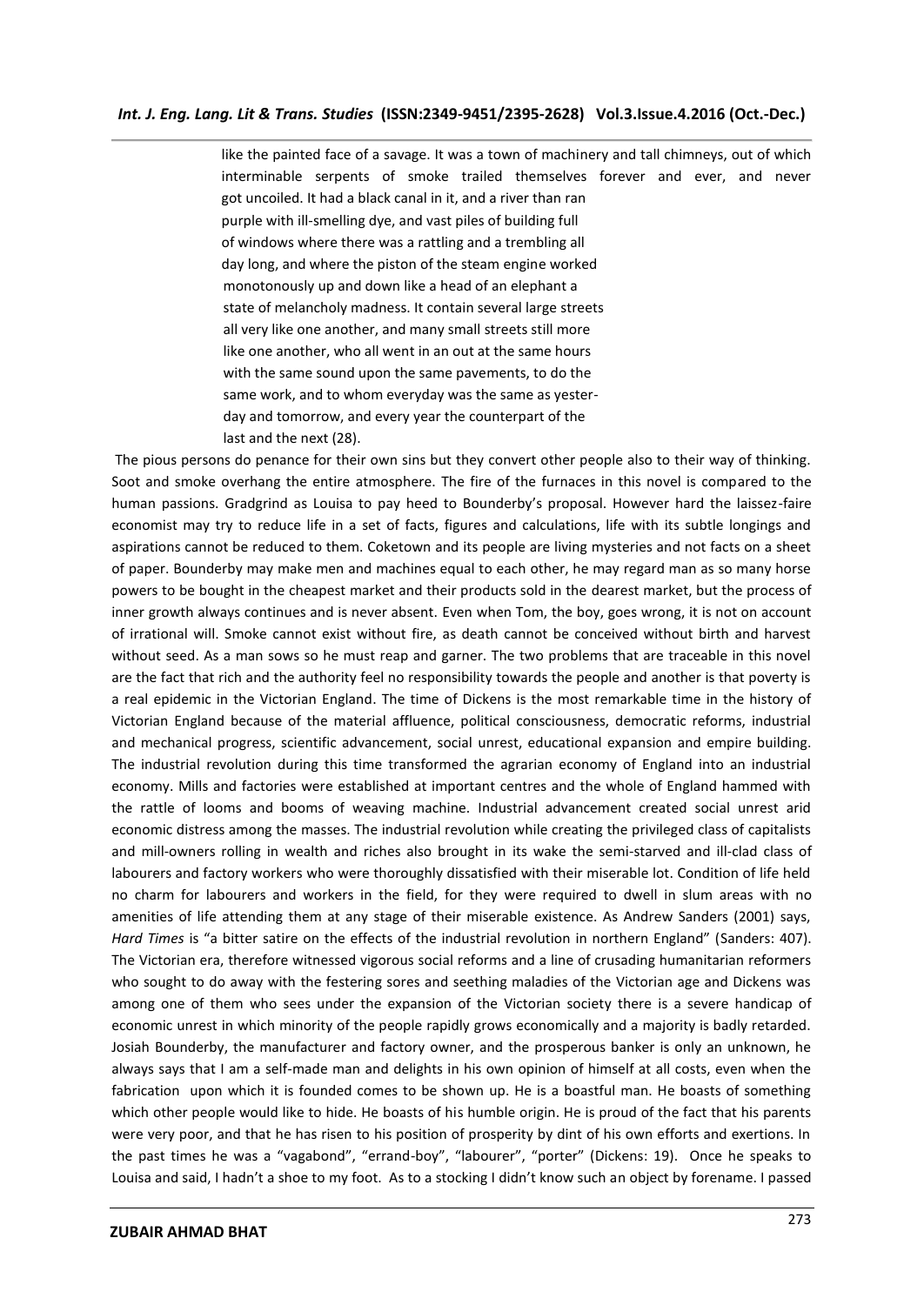a day in a trench, and the hours of darkness in a hole. As he was abandoned by his mother in childhood and was brought up by his grandmother who was a heavy drunkard and a wicked woman. But at present Bounderby is financially so sound that he can bought a luxurious house in the Coketown and he could manage a number of servants for his service in his home. He can purchase anything costly and can afford any comfort for him in the Coketown for his satisfaction. As Walter Allen (1968) says, in *Hard Times* Dickens is "attacking a whole social system in all its complexity whatever it seems to him to impede or prevent the flow of impulse between man and man, the exercise of the natural kindliness and trust" (188). In chapter thirteen of first book of *Hard Times*, Dickens shows us how an itch between man and man can surge as:

> Quiet and peace were there. Rachael was there. Sitting by the bed. She turned her head, and the light her face shone in upon the midnight of the mind. She sat by the bed, watching and tending his wife. That is to say, he saw that someone lay there, and he knew too well it must be she; but Rachael's hand had put a curtain up, so that she was screened from his eyes. Her disgraceful garments were removed, and some of Rachael's were in the room. Everything was in its place and order as he had always kept it, the little fire was newly trimmed, and the hearth was freshly swept. It appeared to him that he saw all this in Rachael's face, and looked at nothing besides. While looking at it, it was shut out from his view by the softened tears that filled his eyes; but not before he had seen how earnestly she looked at him, and how her own eyes were filled too….

> I am glad you come at last, Stephen you are very late…. I came to do what little I could, Stephen; first for that she worked with me when we were girls both, and for that you courted and her married her when I was a friend… (81-2)

It is ironical that the love between Rachael and Stephen cannot be fulfilled or rather we can say that Rachael throughout this novel which is under consideration will remain modest woman as its character depicts. Dickens shows us the typical Victorian society in which the upper class level or the capitalists as example of Josiah Bounderby who by his dint of pains and exertions has gained a too much wealth and is a prosperous manufacturer and owner of the mill, and not having the good type of education so as to comprehend the social unrest in the society, and as well is the man who lacks any type of feeling towards the lower class of society. Neither he has any type of intention about the education of masses nor does he devote his wealth for the upliftment of the poor or the lower classes of the society. Neither is there any law in the Victorian society for the upliftment of the poor nor is there any norm for the lower class of society. The Victorian society by this industrial boom becomes the capitalistic society: where rich becomes more rich and labour class or working class become the suffrage in the hands of these upper rungs of society and the results of such confusion gives birth to the poverty and moral confusion. Dickens is the master of farce, as we see in *Hard Times* of chapter six of book first entitled as, "Sleary's Horsemanship" that how Dickens with his art have mingle comedy and irony to make the upper class condescend. As Bounderby and Gradgrind have gone to circus for the complaining of Sissy about the misguidance to Tom and Louisa about the enjoyment and entertainment of circus show. Gradgrind while interacting to one of the characters of the circus show tell him that even if this show is baneful to the children's of our school then how Sissy dare to tell them about this show and then rising in them the curiosity for seeing this show. Gradgrind's way of talking to these two players of circus such as Mr Childers and Master Kidderminster in a bumptious and self-important manner, they both react sharply and Master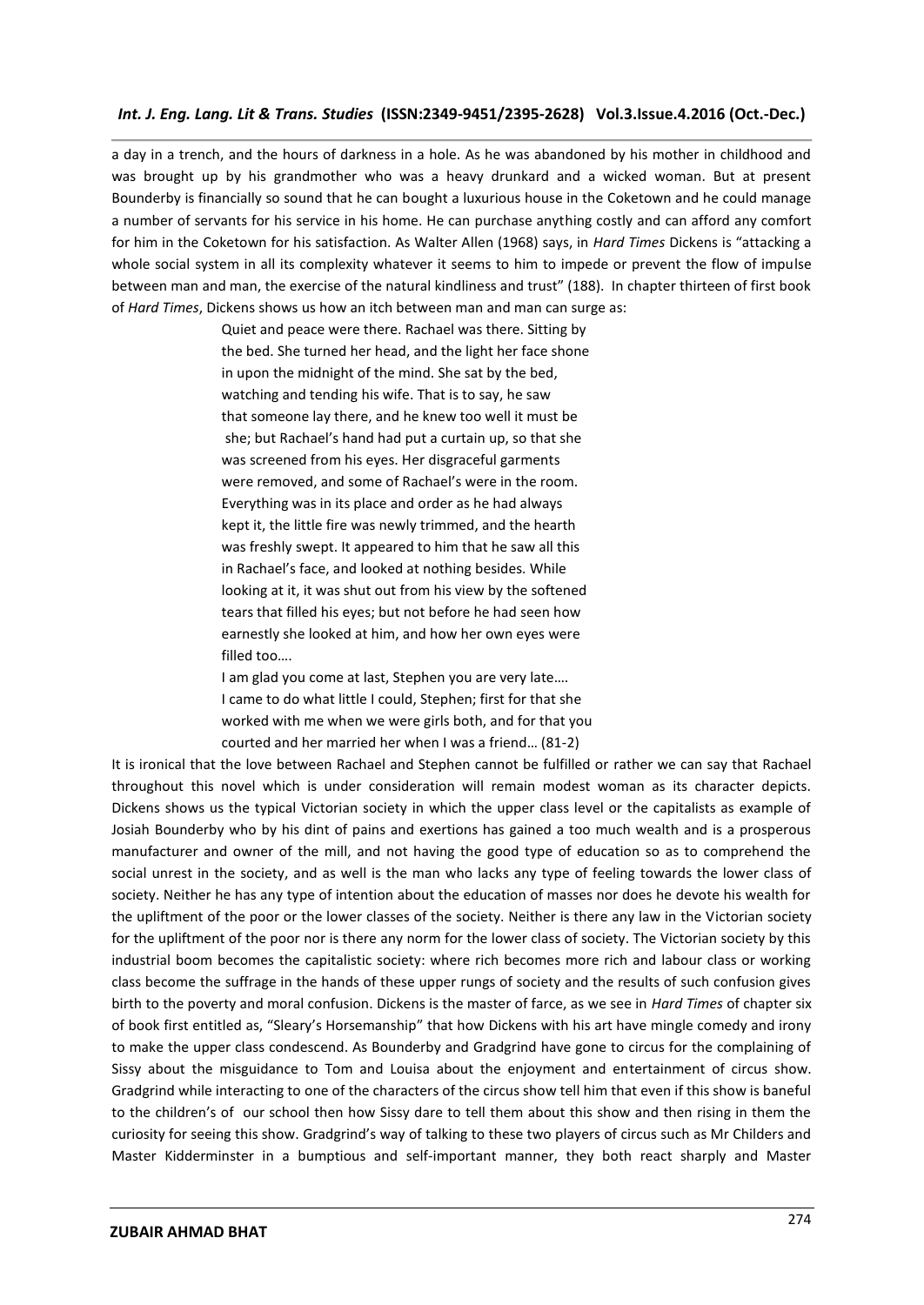Kidderminster feels even more annoyed than his senior. Dickens had put nicely the sarcasm of the circus clowns and their jokes in this way in *Hard Times* as:

> Nine oils, Merry legs, missy tips, garters, banners, and ponging eh! Ejaculated Bounderby, with his laugh of laughs `Queer sort of company, too for a man who has raised, himself Lower yourself, then, retorted cupid oh, Lord! if you've raised yourself so high as all that comes to, let yourself down a bit…. Perhaps so, replied Mr Bounderby, rattling his money and laughing. Then give it mouth in your own building, will you, if you please? Said Childers. Because this isn't a strong building, an too much of your might bring it down` (37).

The problem here arises whether *Hard Times* shows the Victorian English society impervious to the ill-treated educational and economic utilitarianisms of Gradgrind and Bounderby or will it go festering ethically or whatsoever. F.R. Leavis in 1947 in *The Great Tradition* rescued the novel from nearly a hundred years of such criticism in an influential essay that asserted that "*Hard Times* was a moral-fable and the only Dickens novel possessed by a comprehensive vision"(1947:227-8), thus making its technique of character typing and its universalizing social critique its supreme strength. Though some post-Leavis critics have constantly seen the novel as the slightest flourishing of Dickens's fiction because of what is alleged as thin characters and reductive critiques, others have bowed from the debate about the inaccuracy of Dickens's representation of industrialism in Bounderby, utilitarianism in Gradgrind, union organizers in Slack bridge, working class in Stephen Blackpool to the rich patterns of theme and language and to the complication and contradiction in the novel. With the readers emotions and attention primarily focussed by the narrative structure on the allegorical thematic developments rather than engaged with characters as rounded human beings, *Hard Times* can betray the Victorian expectations of a `happy ending` for the 'good' characters and let some of the 'bad' characters go unpunished. The more allegorical we experience Louisa to be, the more willing we are for her not to be rewarded and to accept her lonely end-husbandless, childless, a looker-on at life-ass appropriate. Louisa, Tom, Stephen, Mrs Sparsit, Bounderby and even Gradgrind end badly or sadly. What passes for a love plot- Louisa and Harthouse-is frustrated. Only those outside the system, the circus people Sleary and Sissy are free of sadness. At the focus of reader towards the finishing of the novel on the character of Gradgrind who at the end becomes optimistic and the reader breathe a sigh of pleasure with understanding.

#### **Conclusion**

Dickens in his times was considered to be a radical social reformer. He wanted to change society not by revolution but by social reforms. Hence in his novels he attacked several social evils of the day such as in this novel, he attacked on utilitarian educational system, social system and economic system of the Victorian era. *Hard Times* is out-rightly a social protest and criticism of society by Dickens. This novel is dedicated to Thomas Carlyle and is based upon the personal observations of life in Manchester. This story is loaded with the bitter sincerity of Dickens' dislike for industrialism of his homeland. As a social novelist Dickens has touched upon the problems of marriage and love and had also criticized the structure of society as well. By focusing on the class-struggle Dickens had also shown his displeasure towards growing industrialism in England. Dickens also attacks the hypocrisy and false pride of the upper classes of the Victorian age. Thus this novel is on a whole a piece of social criticism in terms of the mild attacks on capitalism, industrialism, marriage, divorce laws, hypocrisy and false pride of the upper classes, trade unionism, utilitarianism and laissez faire.

### **References**

- 1. Allen, Walter. *The English Novel*. Oxford: Oxford University Press, 1960.
- 2. Cross, Wilber L. *The Development of the English Novel.* London: Macmillan, 1909.
- 3. Dickens, Charles, *Hard Times*. Oxford: Oxford University Press, 1989.